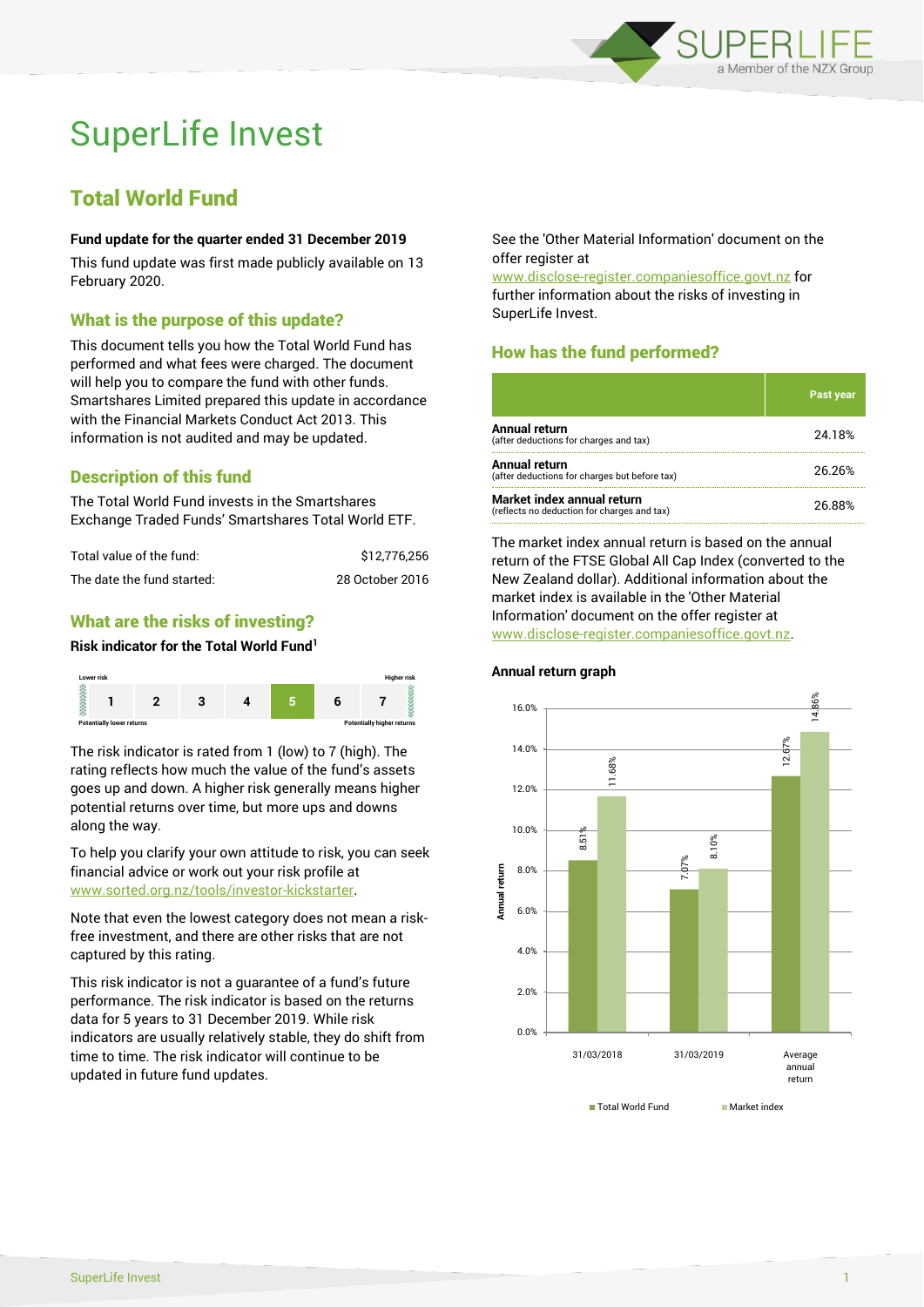

This shows the return after fund charges and tax for each year ending 31 March since the fund started. The last bar shows the average annual return since the fund started, up to 31 December 2019.

**Important:** This does not tell you how the fund will perform in the future.

Returns in this update are after tax at the highest prescribed investor rate (PIR) of tax for an individual New Zealand resident. Your tax may be lower.

## What fees are investors charged?

Investors in the Total World Fund are charged fund charges. In the year to 31 March 2019 these were:

|                                                       | % per annum of fund's<br>net asset value |  |
|-------------------------------------------------------|------------------------------------------|--|
| <b>Total fund charges</b>                             | 0.50%                                    |  |
| Which are made up of:                                 |                                          |  |
| <b>Total management and administration</b><br>charges | 0.50%                                    |  |
| Including:                                            |                                          |  |
| Manager's basic fee                                   | 0.37%                                    |  |
| Other management and<br>administration charges        | 0.13%                                    |  |
| Other charges                                         | Dollar amount per investor               |  |
| Administration fee                                    | \$12 per annum                           |  |

Investors may also be charged individual action fees for specific actions or decisions (for example, if an investor has a financial adviser and has agreed to pay a fee to the adviser for providing financial advice). See the Product Disclosure Statement for SuperLife Invest for more information about those fees.

Small differences in fees and charges can have a big impact on your investment over the long term.

GST is included in the fund charges set out above.

## Example of how this applies to an investor

Jess had \$10,000 in the fund and did not make any further contributions. At the end of the year, Jess received a return after fund charges were deducted of \$2,418 (that is 24.18% of her initial \$10,000). Jess paid other charges of \$12. This gives Jess a total return after tax of \$2,406 for the year.

#### What does the fund invest in?

#### **Actual investment mix**

This shows the types of assets that the fund invests in.



#### **Target investment mix**

This shows the mix of assets that the fund generally intends to invest in.

| <b>Asset Category</b>        | <b>Target asset mix</b> |
|------------------------------|-------------------------|
| Cash and cash equivalents    | 1.00%                   |
| New Zealand fixed interest   |                         |
| International fixed interest |                         |
| Australasian equities        |                         |
| International equities       | 99.00%                  |
| Listed property              |                         |
| Unlisted property            |                         |
| Commodities                  |                         |
| Other                        |                         |